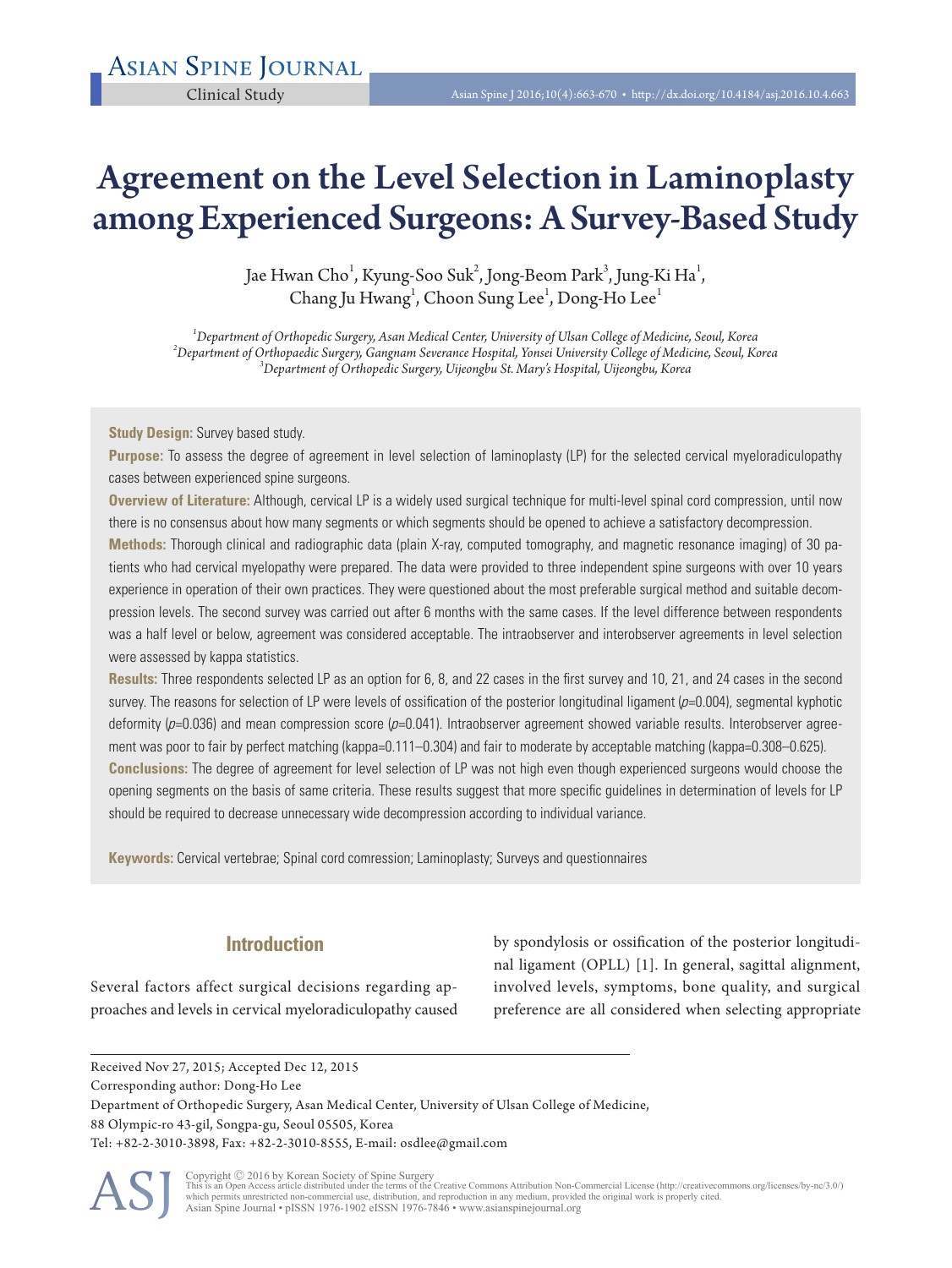surgical options. However, even selection between the anterior and posterior approaches is not as easy as might be imagined [2,3]. The value of randomization of surgical approaches in cervical spondylotic myelopathy cases has been analyzed [4]. In that study, it was reported that more than 5 degrees of cervical kyphosis or a segmental cervical kyphotic deformity typically led to a surgeon recommended anterior approach. Other than such cases, however, the best approach remains contentious.

Laminoplasty (LP) is considered valid when the best course of action is uncertain. The conventional indication of LP has been cervical myelopathy in cases with multilevel involvement without kyphotic deformity. However, the definite criteria are uncertain because so many factors are related to the decision process. In addition, level selection in LP is another complex decision that requires considerable experience. Although the level of conventional LP ranges from C3 to C7, level selection has been variable when using emerging selective LP or dome LP [5,6]. However, there is no consensus about how many segments or which segments should be opened to achieve a satisfactory decompression. The purpose of this study was to address the variability in level selection of LP and also to screen for related factors in the selection of LP for cervical myeloradiculopathy cases by conducting surveys of experienced cervical spine surgeons.

# **Materials and Methods**

#### **1. Survey design**

This study was a survey-based descriptive analysis that was approved by the Institutional Review Board of our hospital. Thirty cervical myeloradiculopathy patients including cases of spondylosis and OPLL that required surgery were recruited from the same institute for the survey which included basic demographic data, descriptions of symptoms, physical examinations, and radiographic data. The cases showing more than 10 degrees of cervical kyphosis or considerable neck pain (visual analog scale ≥3) were excluded in this survey. Plain radiographs contained cervical spine anteroposterior, lateral views, and dynamic lateral views. Sagittal and axial images of each level from C2 to T1 were captured using computed tomography (CT) and magnetic resonance imaging (MRI). The first survey included questions about (1) the most preferable surgical method and (2) the suitable decompression levels. The

baseline characteristics of 30 survey cases are described in Table 1. C2–C7 lordosis was defined as an angle between the upper endplate of C2 and C7, and was measured using Cobb's method in lateral neutral radiographs. Segmental kyphotic deformity was defined as positive if three or more levels of disc-osteophyte extended dorsally to a line drawn between the dorsal caudal point of C2 and that of C7 in sagittal reconstructed CT images [4]. The degree of cord compression was defined using a grading system, with a T2-weighted sagittal section of MRI data obtained as previously described [7]. Each grade was denoted as: grade 0, normal; grade 1, more than 50% subarachnoid obliteration without any cord deformity; grade 2, definite cord deformity without signal change and grade 3, definite cord deformity with increased signal intensity in T2-weighted images. The mean compression score was defined as the sum of compression grades in each level divided by the number of compressions. The extents of compression, OPLL and foraminal stenosis were counted by determining the involved levels from C2 to T1. A representative case is illustrated in Fig. 1.

The concept of "acceptable agreement" was introduced to assess the degree of agreement in the level selection for LP [8]. If the difference was a half level or less, the degree of agreement was considered acceptable. An example for the acceptable agreement is described in Fig. 2. The dome LP was considered as a half level. Three experienced spine surgeons who had their own practice for more than 10 years conducted the first survey. Given that all of the surgeons worked at other institutes, the participants were blind to the objectives of the survey. The second survey was conducted 6 months after the initial survey but its focus was slightly different to the first survey. The surgeons were queried on the acceptability for LP as a treatment option and suitable decompression levels.

#### **2. Statistical analyses**

The approaches and levels of response were analyzed descriptively. The intraobserver and interobserver agreements in level selection for LP were assessed by kappa statistics. The kappa values were evaluated as follows: poor, <0.20; fair, between 0.21 and 0.40; moderate, between 0.41 and 0.60; good, between 0.61 and 0.80; and excellent, >0.80. The factors that were related to decisions to perform LP in each respondent were revealed by Student's *t*-test, chi-square test, Mann-Whitney *U*-test, or Fisher's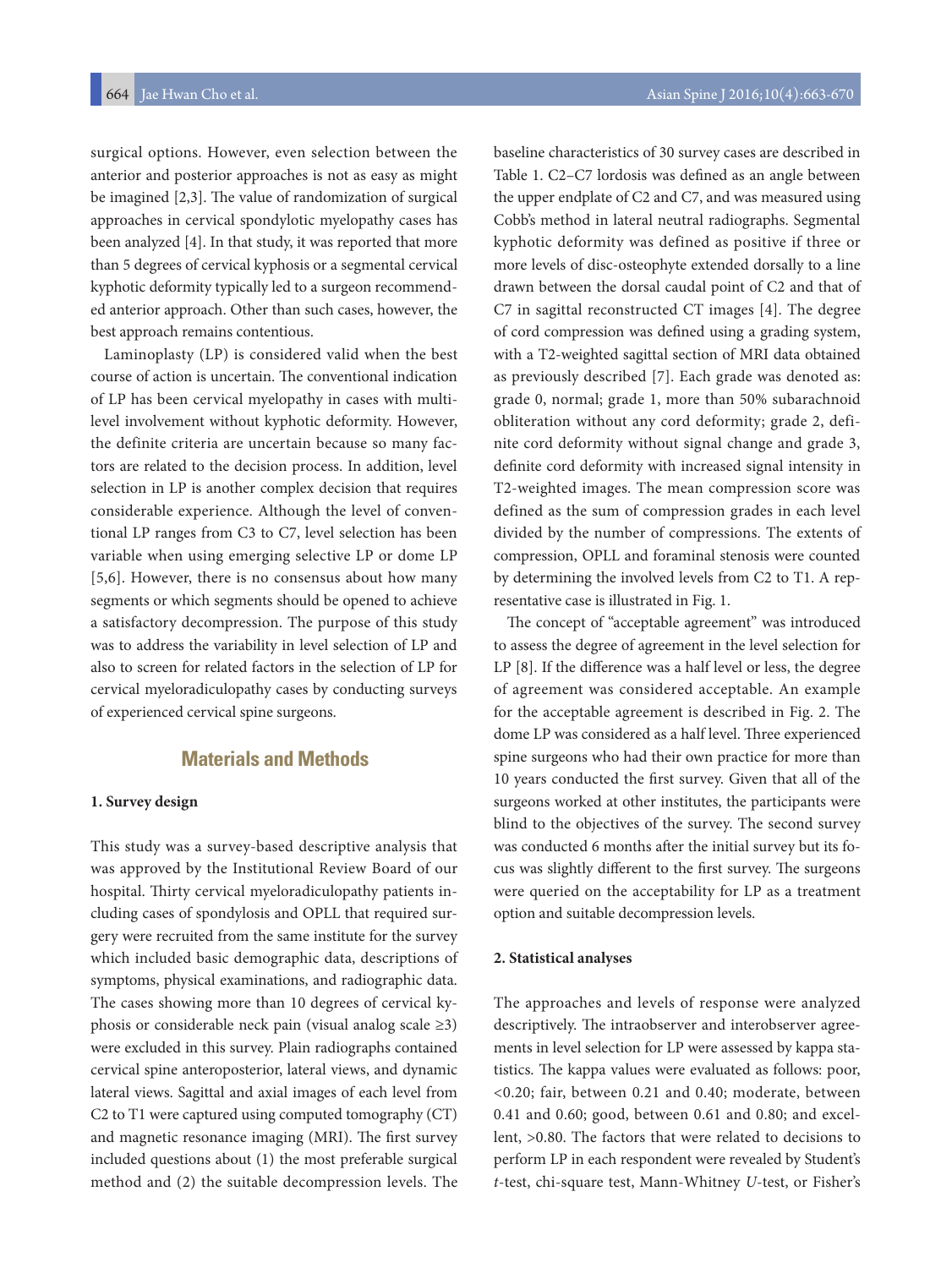### **Table 1.** Baseline characteristics of 30 survey cases

| N              | Sex    | Age<br>(yr) | Sx onset<br>(mo) | Motor<br>weakness | $C2-C7$<br>lordosis <sup>a)</sup> | <b>SKD</b>     | Levels of<br>compression | <b>MCS</b> | Levels of<br><b>OPLL</b> | Foraminal<br>stenosis |
|----------------|--------|-------------|------------------|-------------------|-----------------------------------|----------------|--------------------------|------------|--------------------------|-----------------------|
| 1              | Female | 54          | $\boldsymbol{9}$ | Y                 | 11.3                              | Y              | $\sqrt{3}$               | 2.00       | $\boldsymbol{0}$         | $\mathbf{2}$          |
| $\overline{2}$ | Male   | 60          | $\overline{2}$   | Y                 | 15.9                              | ${\sf N}$      | $\overline{5}$           | 1.80       | $\overline{5}$           | $\mathbf 0$           |
| 3              | Female | 72          | 120              | Y                 | 0.6                               | Y              | 4                        | 1.50       | 0                        | 4                     |
| $\overline{4}$ | Male   | 68          | 14               | ${\sf N}$         | 1.4                               | ${\sf N}$      | 5                        | 1.80       | 5                        | $\mathbf{1}$          |
| 5              | Female | 67          | 20               | N                 | $-3.6$                            | Υ              | $\overline{4}$           | 1.25       | 3                        | 3                     |
| 6              | Female | 72          | $\overline{7}$   | Y                 | 29.2                              | ${\sf N}$      | $\sqrt{3}$               | 1.67       | $\overline{2}$           | $\mathbf 0$           |
| $\overline{7}$ | Male   | 55          | 6                | $\hbox{N}$        | 9.4                               | ${\sf N}$      | $\mathbf 5$              | 1.80       | $\mathbf 5$              | $\mathbf 0$           |
| 8              | Female | 62          | $\overline{2}$   | Y                 | 12.0                              | ${\sf N}$      | $\overline{4}$           | 1.50       | $\overline{4}$           | $\mathbf 0$           |
| 9              | Female | 48          | 8                | Y                 | $-1.0$                            | Y              | $\sqrt{3}$               | 1.67       | $\mathbf{1}$             | $\overline{2}$        |
| 10             | Female | 69          | 6                | ${\sf N}$         | $-7.6$                            | Y              | $\overline{4}$           | 2.25       | $\theta$                 | $\mathbf{1}$          |
| 11             | Male   | 63          | 3                | Υ                 | 23.7                              | Ν              | $\overline{2}$           | 2.00       | 0                        | $\overline{2}$        |
| 12             | Male   | 56          | $\sqrt{3}$       | Y                 | $-4.9$                            | Y              | $\sqrt{4}$               | 1.25       | $\mathbf 0$              | $\mathbf 0$           |
| 13             | Female | 55          | 6                | Y                 | $-4.7$                            | Y              | $\sqrt{2}$               | 1.50       | $\boldsymbol{0}$         | 1                     |
| 14             | Female | 78          | $\overline{5}$   | Υ                 | $-7.9$                            | ${\sf N}$      | 5                        | 1.20       | $\boldsymbol{0}$         | $\overline{2}$        |
| 15             | Female | 65          | $\mathbf{1}$     | $\mathsf{N}$      | 0.6                               | $\mathsf N$    | 5                        | 1.80       | $\theta$                 | $\overline{2}$        |
| 16             | Male   | 33          | $\mathfrak{Z}$   | ${\sf N}$         | 11.3                              | ${\sf N}$      | $\sqrt{3}$               | 2.00       | $\boldsymbol{0}$         | $\mathbf{1}$          |
| 17             | Male   | 59          | 3                | Υ                 | 3.9                               | N              | 5                        | 1.60       | 0                        | $\overline{2}$        |
| 18             | Male   | 56          | 3                | Y                 | $-0.9$                            | $\overline{N}$ | $\overline{4}$           | 2.00       | $\overline{0}$           | $\mathfrak{Z}$        |
| 19             | Male   | 67          | 7                | Υ                 | 17.3                              | $\mathsf N$    | $\overline{4}$           | 2.50       | 1                        | $\overline{2}$        |
| 20             | Male   | 58          | 3                | ${\sf N}$         | 19.6                              | ${\sf N}$      | 5                        | 1.80       | $5\,$                    | $\mathbf{1}$          |
| 21             | Male   | 47          | $\mathbf{1}$     | Υ                 | 17.9                              | $\hbox{N}$     | $\overline{4}$           | 1.75       | $\boldsymbol{0}$         | $\overline{2}$        |
| 22             | Male   | 55          | 18               | Y                 | 19.9                              | ${\sf N}$      | $\overline{4}$           | 2.25       | $\boldsymbol{0}$         | $\overline{2}$        |
| 23             | Female | 78          | 3                | Y                 | $-2.9$                            | Y              | 5                        | 1.60       | 2                        | 0                     |
| 24             | Male   | 63          | 3                | ${\sf N}$         | 18.4                              | ${\sf N}$      | $\sqrt{4}$               | 1.75       | $\mathbf 0$              | $\mathfrak{Z}$        |
| 25             | Female | 56          | 1                | N                 | $-0.4$                            | Υ              | 5                        | 2.00       | 2                        | 2                     |
| 26             | Male   | 54          | $\mathfrak{Z}$   | $\mathsf Y$       | $-3.3$                            | Y              | $\sqrt{3}$               | 2.00       | $\sqrt{3}$               | $\sqrt{2}$            |
| 27             | Male   | 48          | $\mathbf{1}$     | Y                 | 1.6                               | Y              | $\overline{4}$           | 2.50       | 3                        | 4                     |
| 28             | Male   | 60          | $\mathbf 5$      | $\hbox{N}$        | 1.6                               | Y              | $\overline{5}$           | 1.60       | $\overline{2}$           | $\mathbf{1}$          |
| 29             | Male   | 57          | 3                | N                 | 7.7                               | Y              | 5                        | 1.80       | $\boldsymbol{0}$         | 4                     |
| 30             | Male   | 61          | 3                | ${\sf N}$         | $-2.8$                            | Y              | 4                        | 1.75       | $\mathbf 0$              | $\mathbf{1}$          |

N, case number; Sx, symptom; Y, yes; N, no; SKD, segmental kyphotic deformity; MCS, mean compression score; OPLL, ossification of posterior longitudinal ligament.

a) Negative means kyphosis.

exact test. The related factors derived by univariate analysis were also assessed by multivariate logistic regression analysis using a stepwise backward manner. Statistical analyses were performed using the SPSS ver. 21.0 (SPSS Inc, Chicago, IL, USA). A *p*-value<0.05 was considered statistically significant.

# **Results**

### **1. Selection of LP and related factors**

The numbers of selected LP procedures reported in the first survey by the three surgeons were 6, 8, and 22. These values increased to 10, 21, and 24 in the same respective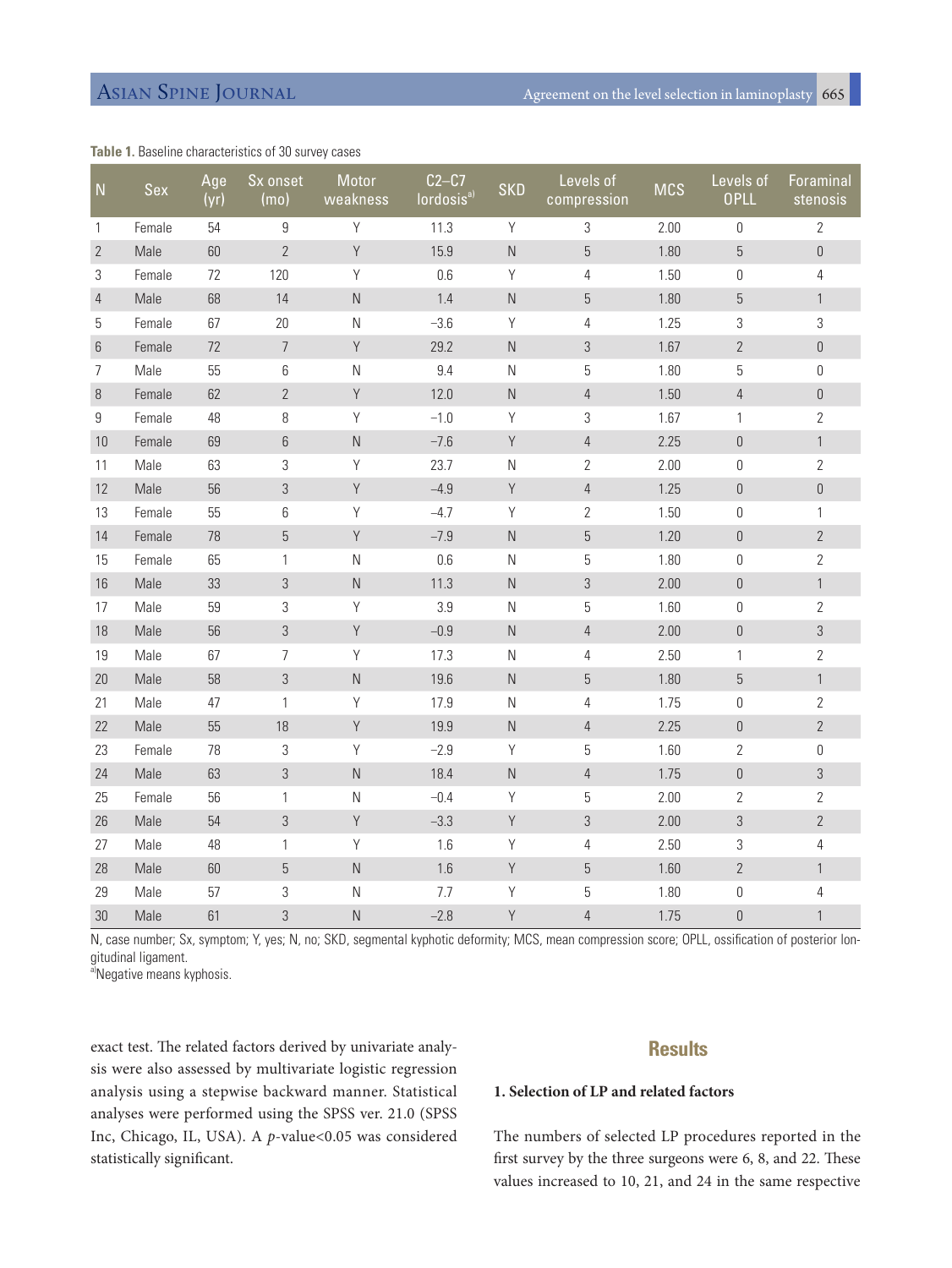



**Fig. 1.** A 72-year-old female patient who showed clumsiness in her right hand and pain with numbness on both hands for 10 years. **(A)** Preoperative plain anterior-posterior and lateral radiographs. **(B)** Segmental kyphotic deformity was found using a sagittal reconstructed using computed tomography scan. Three levels of disc-osteophyte (arrows) extended dorsally to the C2–C7 line (shown as black line). **(C)** Posterolateral spur formation was detected in multilevel disc spaces (arrows). **(D)** A two-level grade 3 compression was evident on sagittal sections by T2 weighted magnetic resonance imaging.

order in the second survey. The details regarding the choice of LP for each case are described in Table 2. The related factors involved in selecting LP were assessed. The number of compression by OPLL and number of foraminal spurs (stenosis) were significant in univariate analysis, and the number of compression by OPLL was the only significantly related factor in multivariate analysis by the first respondent (*p*=0.004). In a similar manner, segmental kyphotic deformity listed by the second respondent (*p*=0.036) and the mean compression score by the third respondent (*p*=0.041) were related factors that were confirmed by multivariate analysis. Factors related to the selection of LP are summarized in Table 3.



**Fig. 2.** The concept of acceptable agreement in terms of level selection. In the case on the left, the disparity between R1 and R2 is a half level, which is "acceptable agreement" (bracket means dome laminoplasty and is considered half level). In the case on the right, the disparity is one level, which is "unacceptable agreement". R1, the first respondent; R2, the second respondent.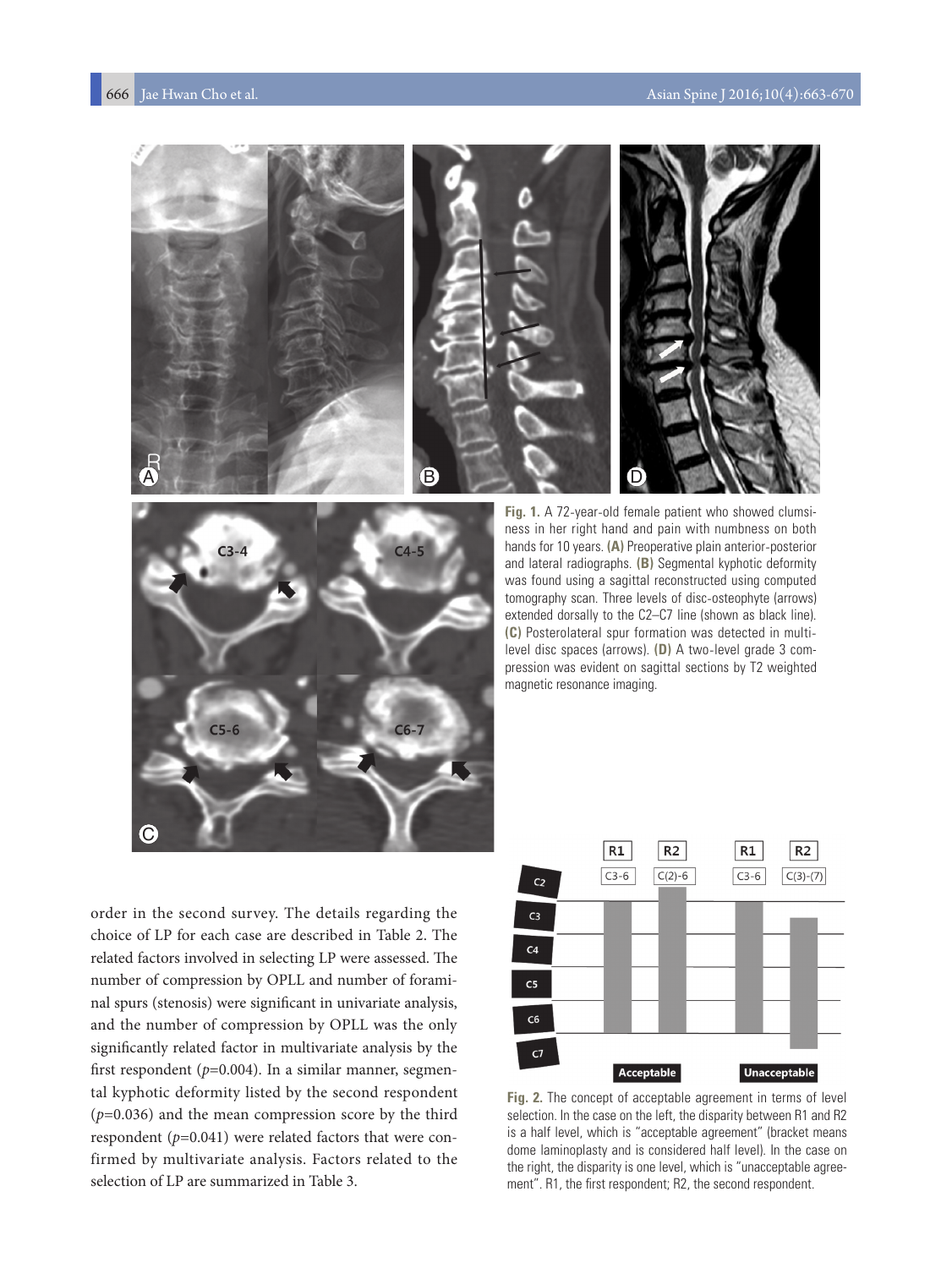|                  | Choice of LP |             |                |                |                |                | Levels <sup>a)</sup> |          |                |            |            |                |
|------------------|--------------|-------------|----------------|----------------|----------------|----------------|----------------------|----------|----------------|------------|------------|----------------|
| Case<br>No.      | 1st          |             |                | 2nd            |                |                | 1st                  |          |                | 2nd        |            |                |
|                  | R1           | R2          | R <sub>3</sub> | R1             | R <sub>2</sub> | R <sub>3</sub> | R1                   | R2       | R <sub>3</sub> | R1         | R2         | R <sub>3</sub> |
| $\mathbf{1}$     | N            | ${\sf N}$   | $\mathsf{N}$   | ${\sf N}$      | Y              | Y              |                      |          |                |            | $C4-(7)$   | $C4-(7)$       |
| $\overline{2}$   | $\mathsf Y$  | Y           | Y              | Y              | Y              | $\mathsf Y$    | $C3-(7)$             | C(2)–(7) | $C3-(7)$       | $C3-(6)$   | C(2)–(7)   | C(2)–(6)       |
| $\sqrt{3}$       | ${\sf N}$    | N           | N              | N              | ${\sf N}$      | ${\sf N}$      |                      |          |                |            |            |                |
| $\sqrt{4}$       | Y            | Y           | Y              | Y              | Y              | Y              | C(2)–(7)             | C(2)–(7) | $C(2)-6$       | C(2)–(7)   | C(2)–(7)   | C(2)–(7)       |
| 5                | ${\sf N}$    | ${\sf N}$   | N              | N              | N              | Y              |                      |          |                |            |            | $C(3)-T1$      |
| $6\,$            | Y            | Y           | Y              | Y              | Y              | $\mathsf Y$    | $C3-6$               | C(2)–(6) | C(2)–(5)       | $C(2) - 5$ | $C3-(6)$   | $C(2)-4$       |
| $\overline{7}$   | Y            | Y           | Υ              | Y              | Y              | Y              | $C3-5$               | C(2)–(7) | C(2)–(5)       | C(2)–(6)   | C(2)–(7)   | $C3-4$         |
| $\, 8$           | $\mathsf Y$  | Y           | Y              | Y              | Y              | $\mathsf Y$    | $C3-(6)$             | $C3-6$   | $C3-5$         | $C3-5$     | $C3-(7)$   | $C3-(6)$       |
| $\boldsymbol{9}$ | ${\sf N}$    | N           | N              | $\mathsf{N}$   | $\mathsf N$    | ${\sf N}$      |                      |          |                |            |            |                |
| $10\,$           | ${\sf N}$    | N.          | Y              | ${\sf N}$      | ${\sf N}$      | Y              |                      |          | $C4-(7)$       |            |            | $C4 - (7)$     |
| 11               | ${\sf N}$    | N           | N              | $\mathsf N$    | ${\sf N}$      | ${\sf N}$      |                      |          |                |            |            |                |
| 12               | ${\sf N}$    | $\mathsf N$ | Y              | $\mathsf{N}$   | Y              | $\hbox{N}$     |                      |          | $C4-(7)$       |            | C(4)–(7)   |                |
| 13               | ${\sf N}$    | N           | N              | N              | $\hbox{N}$     | ${\sf N}$      |                      |          |                |            |            |                |
| 14               | ${\sf N}$    | ${\sf N}$   | $\hbox{N}$     | $\mathsf{N}$   | $\mathsf Y$    | ${\sf N}$      |                      |          |                |            | C(2)–(7)   |                |
| 15               | $\mathsf N$  | ${\sf N}$   | Y              | $\mathsf{N}$   | $\mathsf Y$    | $\mathsf Y$    |                      |          | C(3)–(7)       |            | C(3)–(7)   | C(3)–(7)       |
| $16\,$           | ${\sf N}$    | N.          | Y              | $\mathsf{N}$   | Y              | Y              |                      |          | C(3)–(7)       |            | $C3-(7)$   | $C3-(7)$       |
| 17               | N            | N           | Y              | $\mathsf Y$    | $\mathsf Y$    | Y              |                      |          | $C(2)-4$       | $C3-6$     | C(2)–(7)   | $C(2)-4$       |
| 18               | ${\sf N}$    | $\mathsf N$ | Y              | $\mathsf{N}$   | Y              | $\mathsf Y$    |                      |          | $C4-(7)$       |            | $C3-(7)$   | $C4 - (7)$     |
| 19               | ${\sf N}$    | N           | Υ              | N              | ${\sf N}$      | Y              |                      |          | $C3-(7)$       |            |            | $C3-(6)$       |
| $20\,$           | ${\sf N}$    | $\mathsf Y$ | Y              | Y              | Y              | $\mathsf Y$    |                      | C(2)–(7) | $C3-(6)$       | $C3-6$     | $C3-(7)$   | $C3-6$         |
| 21               | ${\sf N}$    | Y           | Y              | $\mathsf Y$    | $\mathsf Y$    | Y              |                      | C(3)–(7) | C(3)–(7)       | $C4-7$     | C(3)–(7)   | C(3)–(7)       |
| 22               | ${\sf N}$    | ${\sf N}$   | $\mathsf Y$    | ${\sf N}$      | $\mathsf Y$    | Y              |                      |          | $C3-(7)$       |            | $C3-(7)$   | $C3-(7)$       |
| 23               | ${\sf N}$    | ${\sf N}$   | Y              | Υ              | ${\sf N}$      | Y              |                      |          | C(2)–(7)       | $C(2)-6$   |            | $C(2)-6$       |
| 24               | ${\sf N}$    | $\mathsf N$ | $\mathsf Y$    | $\overline{N}$ | Y              | $\mathsf Y$    |                      |          | $C4-(7)$       |            | $C4-(7)$   | $C(3)-(7)$     |
| 25               | ${\sf N}$    | N           | N              | ${\sf N}$      | Y              | $\mathsf Y$    |                      |          |                |            | C(3)–(7)   | $C3-6$         |
| 26               | $\mathsf Y$  | Y           | Y              | Y              | Y              | $\mathsf Y$    | $C(2) - 7$           | C(2)–(6) | $C(2)-4$       | $C(2)-5$   | $C(2) - 5$ | $C(2)-4$       |
| 27               | N            | N           | Y              | $\mathsf{N}$   | $\mathsf Y$    | Y              |                      |          | $C3-(6)$       |            | $C3-(7)$   | $C3-6$         |
| 28               | ${\sf N}$    | ${\sf N}$   | Y              | $\mathsf N$    | $\mathsf Y$    | $\mathsf Y$    |                      |          | $C(2)-6$       |            | C(2)–(7)   | $C(2)-6$       |
| 29               | $\mathsf{N}$ | N           | Y              | N              | Y              | Y              |                      |          | C(2)–(7)       |            | $C3-(7)$   | C(2)–(7)       |
| $30\,$           | ${\sf N}$    | $\hbox{N}$  | Y              | $\overline{N}$ | $\overline{N}$ | $\mathsf Y$    |                      |          | $C3-(7)$       |            |            | $C3-(7)$       |

#### **Table 2.** Choices of laminoplasty and levels determined by each respondent

LP, laminoplasty; R1, the first respondent; R2, the second respondent; R3, the third respondent; Y, yes; N, no.

a)Brackets used in levels means dome laminoplasty.

# **2. Intraobserver and interobserver agreement in the selection of LP**

The suggested level selections for LP from each respondent are indicated in Table 2. The intraobserver agreement was poor to moderate with perfect matching (0.143, 0.467, and 0.464) and variable with acceptable matching (0.294, 1.000, and 0.851). The interobserver agreement in the first survey was poor with perfect matching (0.143, 0.143, and 0.111) and variable with acceptable matching (0.625, 0.455, and 0.344). The interobserver agreement in the second survey was fair (0.203, 0.278, and 0.304) with perfect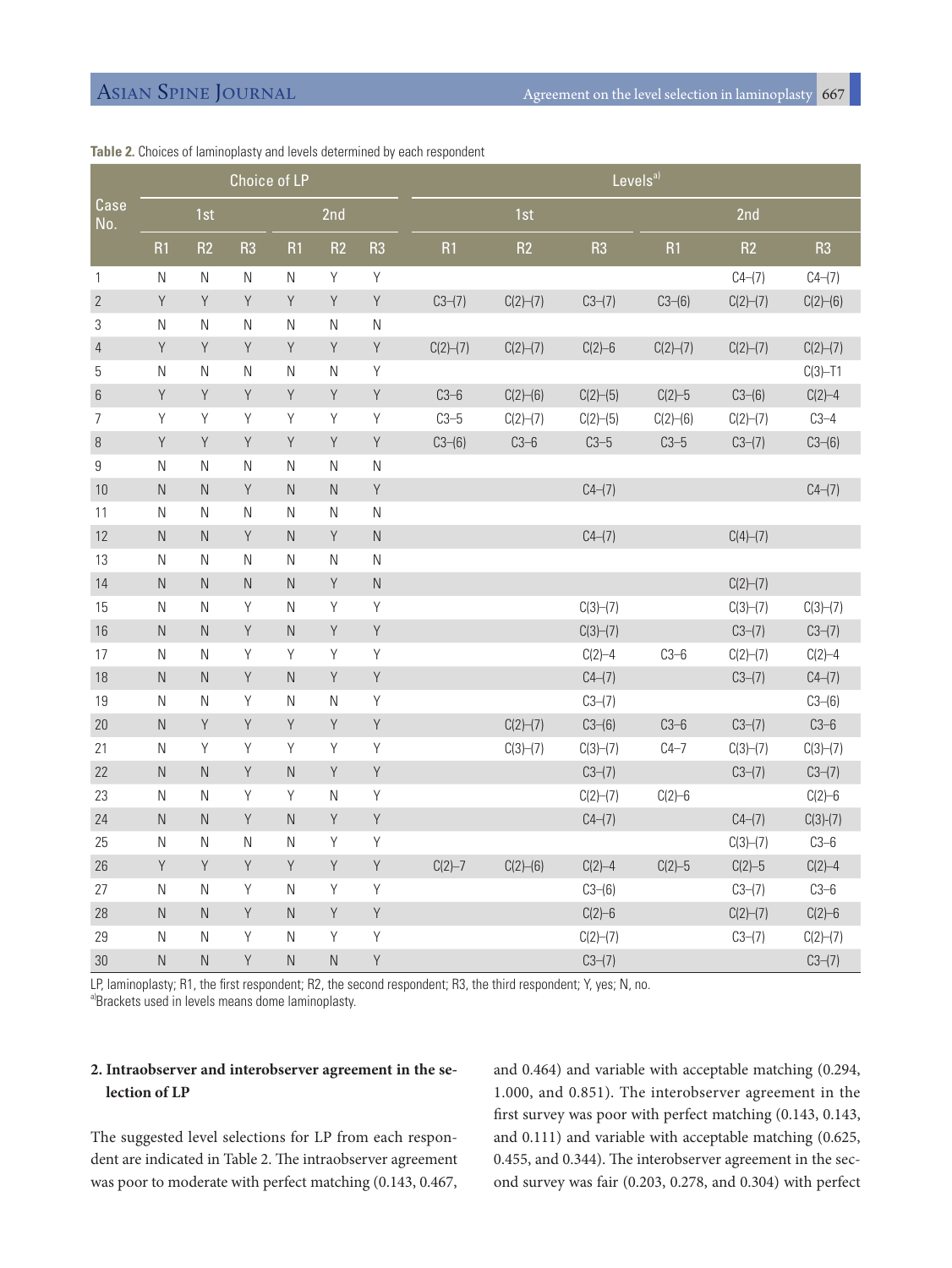| Table 3. Related factors for selecting laminoplasty in the second survey |  |
|--------------------------------------------------------------------------|--|
|--------------------------------------------------------------------------|--|

| <b>Factors</b>               | Mean value (LP vs. non-LP)     | <b>Univariate</b> | <b>Multivariate</b> |
|------------------------------|--------------------------------|-------------------|---------------------|
| R1                           |                                |                   |                     |
| Levels of OPLL               | 3.10 vs. 0.60                  | $p=0.003$         | $p=0.004$           |
| Levels of foraminal stenosis | $0.80$ vs. $2.10$              | $p=0.004$         |                     |
| <b>SKD</b>                   | $0.2$ (2/10) vs. $0.6$ (12/20) | $p=0.058$         |                     |
| R <sub>2</sub>               |                                |                   |                     |
| Levels of compression        | 4.29 vs. 3.56                  | $p=0.041$         |                     |
| SKD                          | $0.33(7/21)$ vs. $0.78(7/9)$   | $p=0.046$         | $p=0.036$           |
| Kyphosis                     | $0.24$ (5/21) vs. $0.67$ (6/9) | $p=0.042$         |                     |
| R <sub>3</sub>               |                                |                   |                     |
| Mean compression score       | 1.86 vs. 1.52                  | $p=0.016$         | $p=0.041$           |
| Levels of OPLL               | 1.75 vs. 0.17                  | $p=0.001$         |                     |

LP, laminoplasty; R1, the first respondent; OPLL, ossification of posterior longitudinal ligament; SKD, segmental kyphotic deformity; R2, the second respondent; R3, the third respondent.

**Table 4.** Intraobserver and interobserver agreements in level selections of laminoplasty

|                                         | Choice of LP<br>in common | Perfect<br>agreement<br>(n [%]) | Kappa<br>value | Average<br>disagreement | Acceptable<br>agreement <sup>a)</sup><br>(n [%]) | Kappa value |
|-----------------------------------------|---------------------------|---------------------------------|----------------|-------------------------|--------------------------------------------------|-------------|
| R <sub>1</sub> -1 vs. R <sub>1</sub> -2 | 6                         | 1(16.6)                         | 0.143          | 1.00(6/6)               | 2(33.3)                                          | 0.294       |
| R <sub>2</sub> -1 vs. R <sub>2</sub> -2 | 8                         | 4(50.0)                         | 0.467          | 0.25(4/8)               | 8(100.0)                                         | 1.000       |
| R <sub>3</sub> -1 vs. R <sub>3</sub> -2 | 21                        | 10(47.6)                        | 0.464          | 0.36(7.5/21)            | 18 (85.7)                                        | 0.851       |
| R <sub>1</sub> -1 vs. R <sub>2</sub> -1 | 6                         | 1(16.6)                         | 0.143          | 0.83(5/6)               | 4(66.6)                                          | 0.625       |
| R <sub>1</sub> -1 vs. R <sub>3</sub> -1 | 6                         | 1(16.6)                         | 0.143          | 1.00(6/6)               | 3(50.0)                                          | 0.455       |
| R <sub>2</sub> -1 vs. R <sub>3</sub> -1 | 8                         | 1(12.5)                         | 0.111          | 1.00(8/8)               | 3(37.5)                                          | 0.344       |
| R <sub>1</sub> -2 vs. R <sub>2</sub> -2 | 9                         | 2(22.2)                         | 0.203          | 0.83(7.5/9)             | 3(33.3)                                          | 0.308       |
| R <sub>1</sub> -2 vs. R <sub>3</sub> -2 | 10                        | 3(30.0)                         | 0.278          | 0.85(8.5/10)            | 5(50.0)                                          | 0.474       |
| R <sub>2</sub> -2 vs. R <sub>3</sub> -2 | 19                        | 6(31.6)                         | 0.304          | 0.79(15/19)             | 11(57.9)                                         | 0.566       |

Rx-y means 'x' respondent and 'y' survey.

LP, laminoplasty.

a) Acceptable agreement permits the half-level disagreement.

matching and fair to moderate with acceptable matching (0.308, 0.474, and 0.566). The average disagreement levels between respondents ranged from 0.79 to 1.00. The overall results of agreement are summarized in Table 4.

# **Discussion**

Cervical spondylotic myelopathy or OPLL is a common condition that provokes cervical cord compression and requires surgical decompression. However, debate persists about selecting anterior or posterior approaches [4,9-11].

Many studies have shown good clinical and radiological outcomes with anterior, posterior or combined approaches. Notwithstanding the general agreement about the most appropriate approach, such as posterior approach for multi-level involvement and anterior approach for kyphotic deformity, definite guidelines have not been established [9,11]. In some cases, radiological patterns have been used to select a surgical approach for cervical spondylotic myelopathy, although definite conclusions have never been reached [12]. Likewise, there is currently no definite consensus about the selection of either wide-level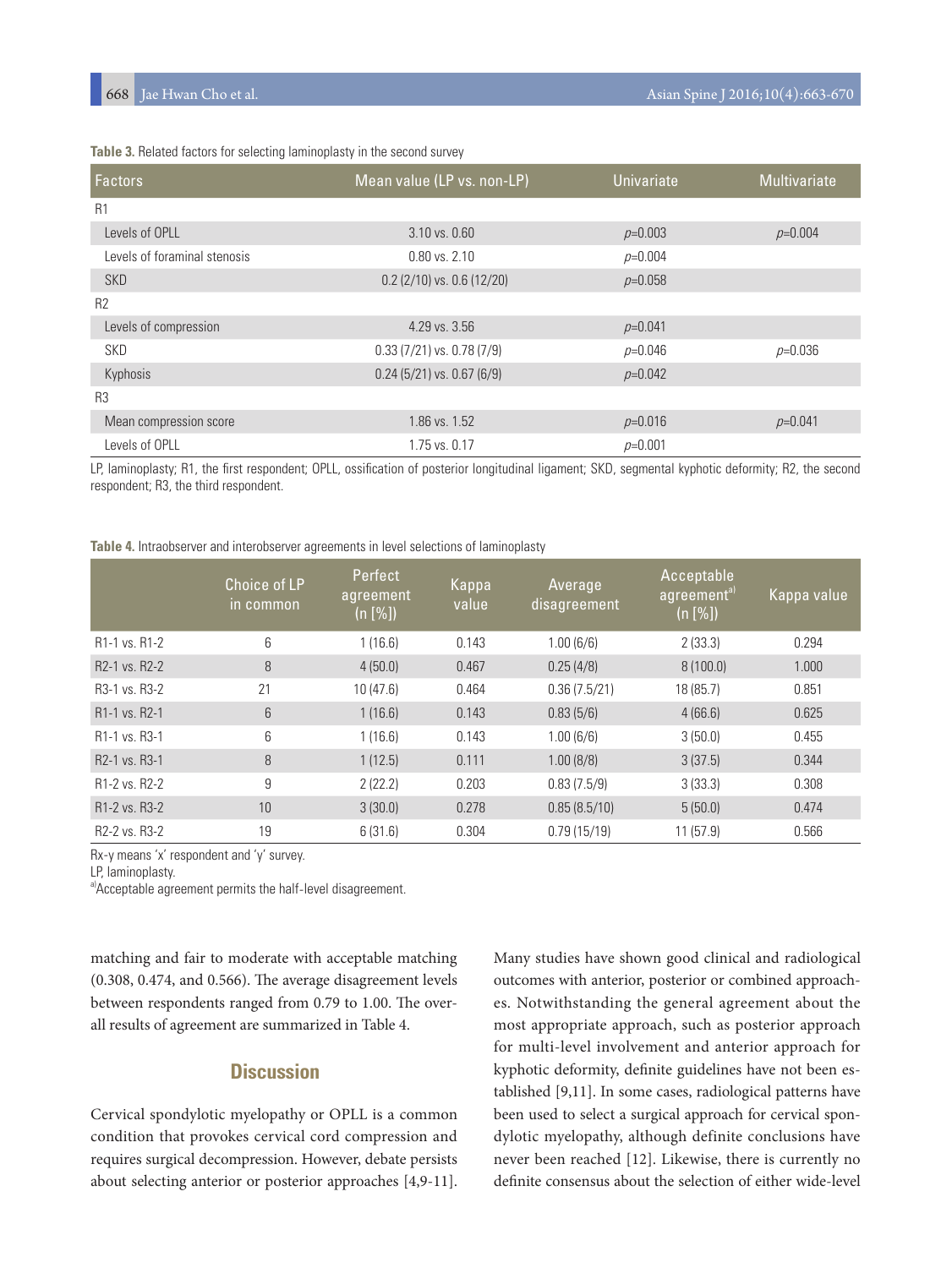surgery or minimal-level surgery. In particular, LP could have a wide range of options in terms of level selection. Although conventional LP involves the opening of laminae from the third to seventh cervical vertebrae, newly developed concepts such as selective LP or dome LP have rendered level selection more complex [13-15].

Our current study has a few notable findings. Our first respondent did not prefer LP over other options. Only 6 cases were selected in the first survey and the selected numbers were no higher in the second survey. In contrast, the third respondent showed a considerable preference for LP with over 20 cases selected for this treatment in each survey. Whereas the first survey failed to indicate a preference of the second respondent for LP, the second survey revealed a high level of acceptance of LP as an option. Thus, even experienced surgeons display variability in terms of preference as well as acceptance of LP. This variability might have complicated our results for selection of LP. In addition, we confirmed that dome LP and selective LP was widely used (Table 2). The frequency of selection for dome LP was about 88.9% (32/36) and 85.5% (47/55) in each survey. Furthermore, selective LP was considered more frequently than conventional LP, which was not selected at all throughout our surveys. The preference for selective LP might have led to variable level selection, which is one of the reasons for the poor level of agreement between each respondent.

Also of interest were the related factors used to select LP from the results of our second survey. Given that questions in the first survey did not target LP, we analyzed the factors related to the results of our second survey. With the multivariate regression model, only one factor in each respondent was selected as a related factor. The extent of OPLLs reported by the first respondent and the mean compression score reported by the third respondent were related to the level and severity of compression, respectively. LP was chosen if more levels were involved and the degree of compression was more severe. Segmental kyphotic deformity recorded by the second respondent is the factor that was related to cervical sagittal alignment. The factors identified in our surveys are not significantly different from previously suggested indicators for LP, which included multi-level involvement and the absence of kyphosis.

The level of agreement on level selection between the experienced surgeons we surveyed was a primary concern in our current study. Interestingly, the interobserver agreement we observed in terms of level selection of LP was relatively lower than expected. The reason for this disparity is thought to be the absence of a universal standard for this level selection. Minimally invasive procedures, such as dome LP, have been introduced previously to minimize disruption of muscle detachment and alleviate axial neck pain and showed favorable outcomes [5,13]. The choice of dome LP and selective LP could introduce difficulty in reaching a consensus about the level selections of LP.

There were some limitations to our current study. First, as we used only three respondents, the findings in our present study cannot be generalized. Our focus was to search for the factors that affected the tendency of experienced cervical spine surgeons towards LP and level selections. In addition, the lack of certain data from our surveys was a weakness. For example, dynamic MRI was not included in our survey and is considered to be an important factor that influences decision making by some surgeons [16,17]. Furthermore, given that we conducted a survey-based study, clinical correlations were not used. However, the number of cases we examined was thought to be enough for analysis. In addition, the interval between the first and second survey was 6 months, which is sufficient to minimize recall bias, considering that one month is commonly considered an acceptable interval in this regard. These aspects could be regarded as strengths of the current study.

# **Conclusions**

In summary, the degree of agreement we observed for level selections of LP were not especially high, although the factors related to this decision were not different from previously suggested criteria, i.e. long-level compression and the maintenance of lordosis. We conclude that more specific guidelines for selecting LP appear to be required to decrease unnecessary wide decompression according to individual variance.

# **Conflict of Interest**

No potential conflict of interest relevant to this article was reported.

### **References**

1. Lawrence BD, Shamji MF, Traynelis VC, et al. Surgi-